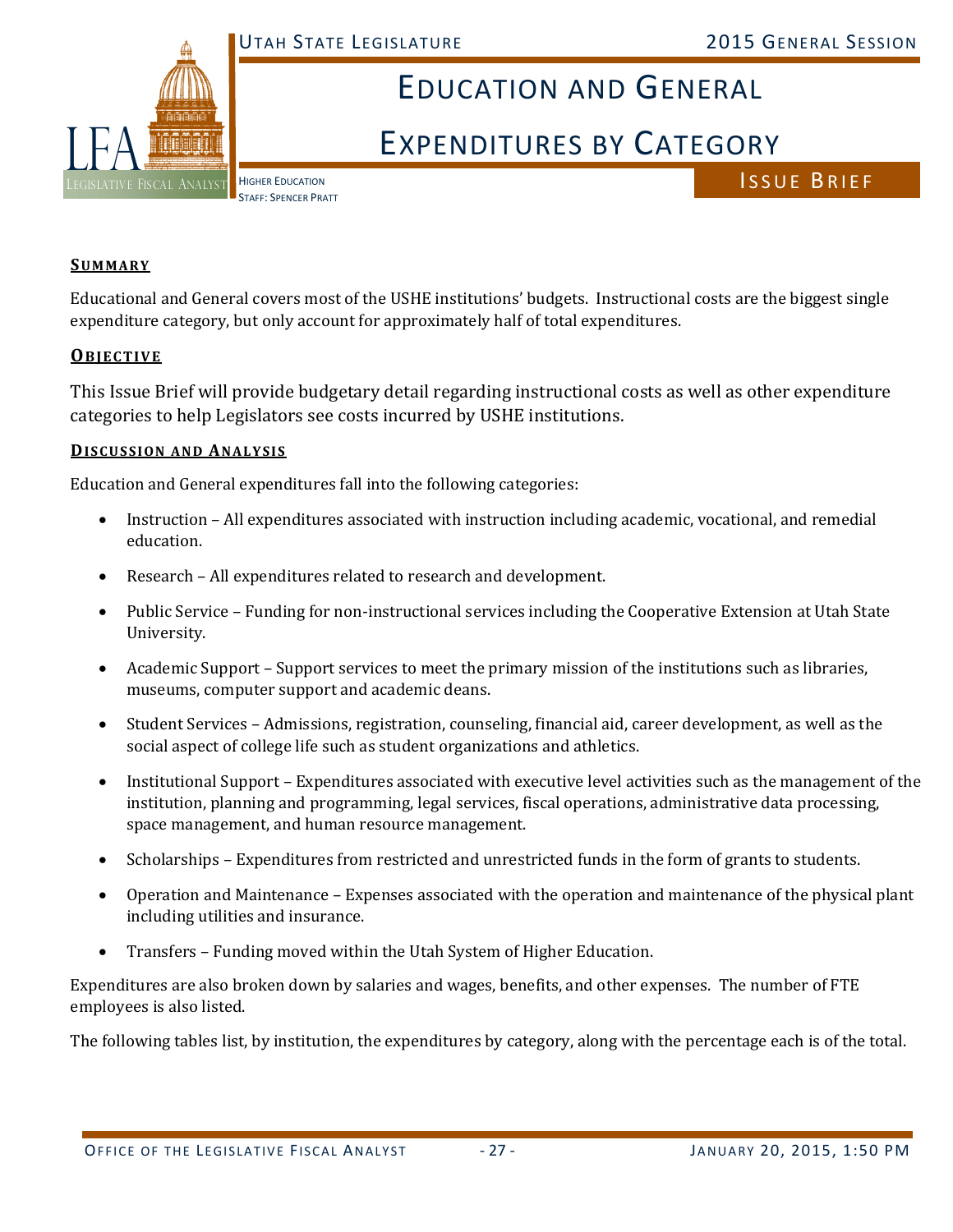| <b>University of Utah</b>    |              |            | Total E & G Line Item |             |                                      |              |
|------------------------------|--------------|------------|-----------------------|-------------|--------------------------------------|--------------|
|                              |              | <b>FTE</b> | Salaries & Wages      | Benefits    | <b>Other Expenses Total Expenses</b> |              |
| Instruction                  |              | 1,961.00   | 140, 108, 955         | 47,311,010  | 20,602,751                           | 208,022,716  |
|                              |              | 56.29%     | 51.43%                | 50.05%      | 24.54%                               | 46.13%       |
| Research                     |              | 170.00     | 46,578,763            | 14,716,142  | 4,356,054                            | 65,650,959   |
|                              |              | 4.88%      | 17.10%                | 15.57%      | 5.19%                                | 14.56%       |
| <b>Public Service</b>        |              | 26.00      | 5,834,480             | 2,184,510   | 246,704                              | 8,265,694    |
|                              |              | 0.75%      | 2.14%                 | 2.31%       | 0.29%                                | 1.83%        |
| Academic Support:            | Libraries    | 264.00     | 13,992,130            | 4,807,088   | 4,447,136                            | 23, 246, 354 |
|                              |              | 7.58%      | 5.14%                 | 5.09%       | 5.30%                                | 5.16%        |
| Academic Support:            | Other        | 219.00     | 12,963,956            | 4,796,664   | 1,572,743                            | 19,333,363   |
|                              |              | 6.29%      | 4.76%                 | 5.07%       | 1.87%                                | 4.29%        |
| <b>Student Services:</b>     | Athletics    | 0.00       | 0                     | $\mathbf 0$ | 189,642                              | 189,642      |
|                              |              | 0.00%      | 0.00%                 | 0.00%       | 0.23%                                | 0.04%        |
| <b>Student Services:</b>     | Other        | 158.00     | 12,318,091            | 4,372,694   | 2,390,797                            | 19,081,582   |
|                              |              | 4.54%      | 4.52%                 | 4.63%       | 2.85%                                | 4.23%        |
| <b>Institutional Support</b> |              | 431.00     | 31, 171, 562          | 9,533,478   | 18,310,418                           | 59,015,458   |
|                              |              | 12.37%     | 11.44%                | 10.08%      | 21.81%                               | 13.09%       |
| Scholarships                 |              | 0.00       | 0                     | 0           | 0                                    | 0            |
|                              |              | 0.00%      | 0.00%                 | 0.00%       | 0.00%                                | 0.00%        |
| O & M Plant                  |              | 255.00     | 9,472,285             | 6,810,614   | 31,843,994                           | 48,126,892   |
|                              |              | 7.32%      | 3.48%                 | 7.20%       | 37.93%                               | 10.67%       |
| <b>Transfers</b>             |              | 0.00       | 0                     | 0           | 0                                    | 0            |
|                              |              | 0.00%      | 0.00%                 | 0.00%       | 0.00%                                | 0.00%        |
|                              | <b>Total</b> | 3,484.00   | 272,440,222           | 94,532,200  | 83,960,239                           | 450,932,660  |

| <b>Utah State University</b> | Total E & G Line Item |          |                  |                 |                               |             |
|------------------------------|-----------------------|----------|------------------|-----------------|-------------------------------|-------------|
|                              |                       | FTE      | Salaries & Wages | <b>Benefits</b> | Other Expenses Total Expenses |             |
| Instruction                  |                       | 1,004.44 | 67,881,800       | 27,476,800      | 9,983,500                     | 105,342,100 |
|                              |                       | 51.57%   | 57.86%           | 57.46%          | 21.36%                        | 49.71%      |
| Research                     |                       | 6.04     | 498,500          | 376,900         | 519,100                       | 1,394,500   |
|                              |                       | 0.31%    | 0.42%            | 0.79%           | 1.11%                         | 0.66%       |
| <b>Public Service</b>        |                       | 11.03    | 490,900          | 166,700         | 217,800                       | 875,400     |
|                              |                       | 0.57%    | 0.42%            | 0.35%           | 0.47%                         | 0.41%       |
| Academic Support:            | Libraries             | 69.00    | 3,452,400        | 1,178,700       | 5,145,200                     | 9,776,300   |
|                              |                       | 3.54%    | 2.94%            | 2.46%           | 11.01%                        | 4.61%       |
| Academic Support:            | Other                 | 170.25   | 10,481,600       | 4,480,900       | 3,517,700                     | 18,480,200  |
|                              |                       | 8.74%    | 8.93%            | 9.37%           | 7.52%                         | 8.72%       |
| <b>Student Services:</b>     | Athletics             | 48.74    | 3,112,000        | 2,542,500       | $\mathbf 0$                   | 5,654,500   |
|                              |                       | 2.50%    | 2.65%            | 5.32%           | 0.00%                         | 2.67%       |
| <b>Student Services:</b>     | Other                 | 115.93   | 5,899,900        | 2,182,100       | 1,651,700                     | 9,733,700   |
|                              |                       | 5.95%    | 5.03%            | 4.56%           | 3.53%                         | 4.59%       |
| <b>Institutional Support</b> |                       | 270.77   | 15,633,700       | 5,877,700       | 7,128,000                     | 28,639,400  |
|                              |                       | 13.90%   | 13.32%           | 12.29%          | 15.25%                        | 13.52%      |
| Scholarships                 |                       | 0.57     | 17,600           | 6,600           | 2,162,900                     | 2,187,100   |
|                              |                       | 0.03%    | 0.02%            | 0.01%           | 4.63%                         | 1.03%       |
| O & M Plant                  |                       | 251.14   | 9,861,400        | 3,531,400       | 16,423,900                    | 29,816,700  |
|                              |                       | 12.89%   | 8.40%            | 7.38%           | 35.13%                        | 14.07%      |
| <b>Transfers</b>             |                       | 0.00     | $\Omega$         | $\mathbf 0$     | 0                             | 0           |
|                              |                       | 0.00%    | 0.00%            | 0.00%           | 0.00%                         | 0.00%       |
|                              | <b>Total</b>          | 1.947.91 | 117,329,800      | 47,820,300      | 46,749,800                    | 211,899,900 |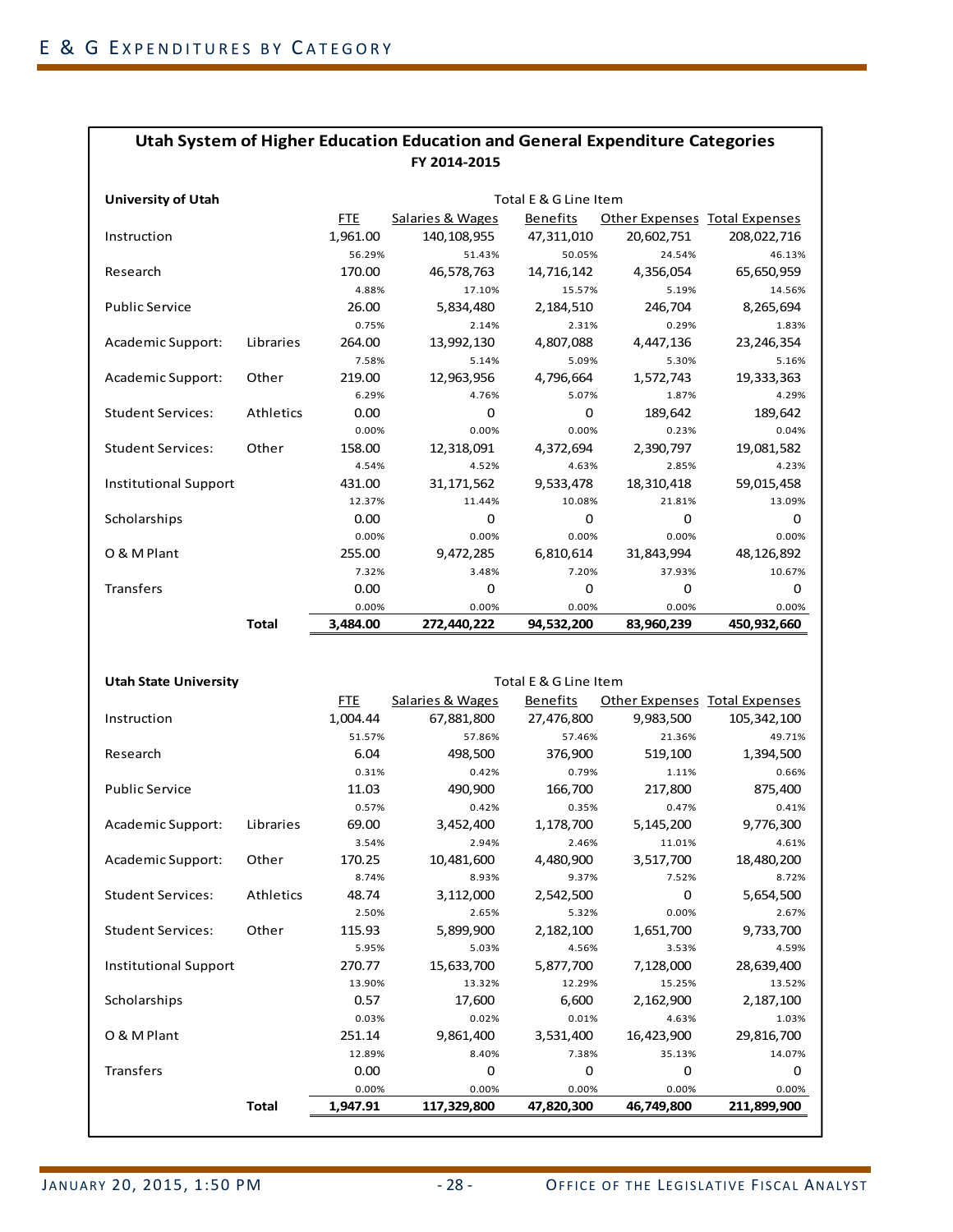| <b>Utah State University Eastern</b> | Total E & G Line Item |            |                             |                 |                                      |            |
|--------------------------------------|-----------------------|------------|-----------------------------|-----------------|--------------------------------------|------------|
|                                      |                       | <b>FTE</b> | <b>Salaries &amp; Wages</b> | <b>Benefits</b> | <b>Other Expenses Total Expenses</b> |            |
| Instruction                          |                       | 50.93      | 3,335,800                   | 1,364,200       | 369,800                              | 5,069,800  |
|                                      |                       | 39.52%     | 45.35%                      | 47.43%          | 9.27%                                | 35.64%     |
| Research                             |                       | 0.00       | 0                           | 0               | $\Omega$                             | 0          |
|                                      |                       | 0.00%      | 0.00%                       | 0.00%           | 0.00%                                | 0.00%      |
| <b>Public Service</b>                |                       | 0.00       | 0                           | 0               | $\Omega$                             | 0          |
|                                      |                       | 0.00%      | 0.00%                       | 0.00%           | 0.00%                                | 0.00%      |
| Academic Support:                    | Libraries             | 3.92       | 186,000                     | 71,000          | 42,300                               | 299,300    |
|                                      |                       | 3.04%      | 2.53%                       | 2.47%           | 1.06%                                | 2.10%      |
| Academic Support:                    | Other                 | 11.05      | 522,300                     | 197,200         | 194,600                              | 914,100    |
|                                      |                       | 8.57%      | 7.10%                       | 6.86%           | 4.88%                                | 6.43%      |
| <b>Student Services:</b>             | Athletics             | 2.67       | 188,600                     | 72,200          | 504,300                              | 765,100    |
|                                      |                       | 2.07%      | 2.56%                       | 2.51%           | 12.63%                               | 5.38%      |
| <b>Student Services:</b>             | Other                 | 31.64      | 1,512,000                   | 516,300         | 362,600                              | 2,390,900  |
|                                      |                       | 24.55%     | 20.56%                      | 17.95%          | 9.08%                                | 16.81%     |
| <b>Institutional Support</b>         |                       | 21.39      | 1,309,900                   | 537,900         | 693,800                              | 2,541,600  |
|                                      |                       | 16.60%     | 17.81%                      | 18.70%          | 17.38%                               | 17.87%     |
| Scholarships                         |                       | 0.00       | 0                           | $\mathbf 0$     | 561.700                              | 561,700    |
|                                      |                       | 0.00%      | 0.00%                       | 0.00%           | 14.07%                               | 3.95%      |
| O & M Plant                          |                       | 7.27       | 301,100                     | 117,400         | 1,262,200                            | 1,680,700  |
|                                      |                       | 5.64%      | 4.09%                       | 4.08%           | 31.62%                               | 11.82%     |
| <b>Transfers</b>                     |                       | 0.00       | 0                           | 0               | 0                                    | 0          |
|                                      |                       | 0.00%      | 0.00%                       | 0.00%           | 0.00%                                | 0.00%      |
|                                      | <b>Total</b>          | 128.87     | 7,355,700                   | 2,876,200       | 3,991,300                            | 14,223,200 |

| <b>Weber State University</b> |           | Total E & G Line Item |                  |            |                               |             |  |
|-------------------------------|-----------|-----------------------|------------------|------------|-------------------------------|-------------|--|
|                               |           | FTE.                  | Salaries & Wages | Benefits   | Other Expenses Total Expenses |             |  |
| Instruction                   |           | 1,102.78              | 48,297,884       | 18,419,959 | 2,127,166                     | 68,845,009  |  |
|                               |           | 66.30%                | 58.40%           | 58.40%     | 8.16%                         | 49.07%      |  |
| Research                      |           | 0.13                  | 9,880            | 3,768      | 0                             | 13,648      |  |
|                               |           | 0.01%                 | 0.01%            | 0.01%      | 0.00%                         | 0.01%       |  |
| <b>Public Service</b>         |           | 2.49                  | 356,488          | 135,958    | 157,197                       | 649,644     |  |
|                               |           | 0.15%                 | 0.43%            | 0.43%      | 0.60%                         | 0.46%       |  |
| Academic Support:             | Libraries | 28.21                 | 1,127,083        | 429,850    | 1,166,384                     | 2,723,316   |  |
|                               |           | 1.70%                 | 1.36%            | 1.36%      | 4.48%                         | 1.94%       |  |
| Academic Support:             | Other     | 104.31                | 6,764,959        | 2,580,036  | 1,610,622                     | 10,955,616  |  |
|                               |           | 6.27%                 | 8.18%            | 8.18%      | 6.18%                         | 7.81%       |  |
| <b>Student Services:</b>      | Athletics | 39.63                 | 2,228,309        | 849,838    | 73,845                        | 3,151,992   |  |
|                               |           | 2.38%                 | 2.69%            | 2.69%      | 0.28%                         | 2.25%       |  |
| <b>Student Services:</b>      | Other     | 100.44                | 4,916,839        | 1,875,195  | 917,769                       | 7,709,803   |  |
|                               |           | 6.04%                 | 5.95%            | 5.95%      | 3.52%                         | 5.50%       |  |
| <b>Institutional Support</b>  |           | 173.97                | 13,601,804       | 5,187,488  | 12,734,741                    | 31,524,033  |  |
|                               |           | 10.46%                | 16.45%           | 16.45%     | 48.87%                        | 22.47%      |  |
| Scholarships                  |           | 0.00                  | 0                | $\Omega$   | 871,299                       | 871,299     |  |
|                               |           | 0.00%                 | 0.00%            | 0.00%      | 3.34%                         | 0.62%       |  |
| O & M Plant                   |           | 111.24                | 5,397,170        | 2,058,385  | 6,397,237                     | 13,852,792  |  |
|                               |           | 6.69%                 | 6.53%            | 6.53%      | 24.55%                        | 9.87%       |  |
| <b>Transfers</b>              |           | 0.00                  | $\Omega$         | $\Omega$   | 0                             | $\Omega$    |  |
|                               |           | 0.00%                 | 0.00%            | 0.00%      | 0.00%                         | 0.00%       |  |
|                               | Total     | 1,663.19              | 82,700,415       | 31,540,476 | 26,056,260                    | 140,297,152 |  |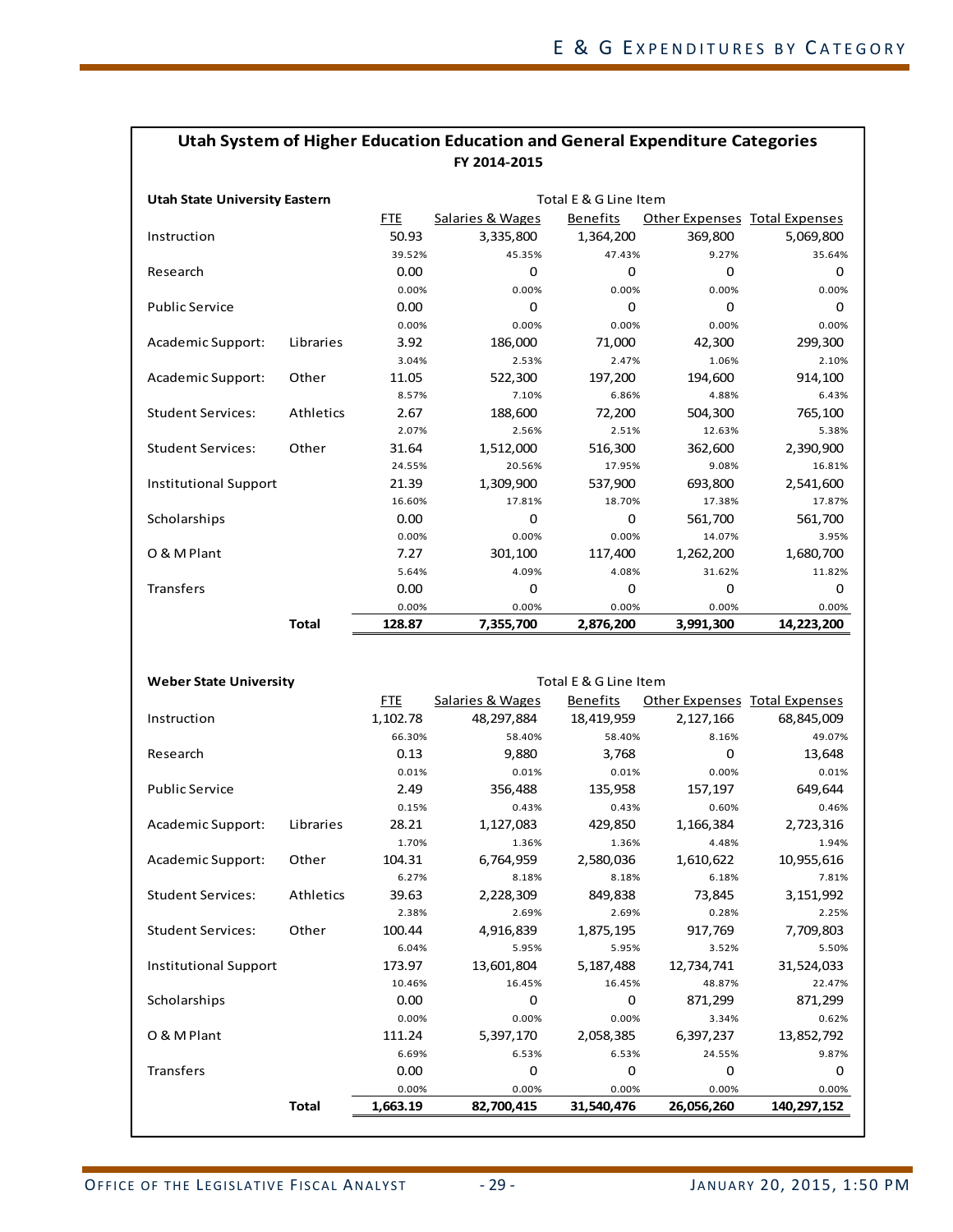| <b>Southern Utah University</b> |              |            | Total E & G Line Item |                 |                               |              |  |
|---------------------------------|--------------|------------|-----------------------|-----------------|-------------------------------|--------------|--|
|                                 |              | <b>FTE</b> | Salaries & Wages      | <b>Benefits</b> | Other Expenses Total Expenses |              |  |
| Instruction                     |              | 401.54     | 19,310,424            | 7,616,641       | 1,115,872                     | 28,042,937   |  |
|                                 |              | 54.40%     | 49.35%                | 47.36%          | 9.48%                         | 41.87%       |  |
| Research                        |              | 0.00       | 0                     | $\Omega$        | $\Omega$                      | $\Omega$     |  |
|                                 |              | 0.00%      | 0.00%                 | 0.00%           | 0.00%                         | 0.00%        |  |
| <b>Public Service</b>           |              | 2.35       | 167,867               | 74,690          | 53,159                        | 295,716      |  |
|                                 |              | 0.32%      | 0.43%                 | 0.46%           | 0.45%                         | 0.44%        |  |
| Academic Support:               | Libraries    | 21.98      | 1,144,026             | 516,123         | 262,488                       | 1,922,637    |  |
|                                 |              | 2.98%      | 2.92%                 | 3.21%           | 2.23%                         | 2.87%        |  |
| Academic Support:               | Other        | 73.50      | 4,387,107             | 1,769,501       | 1,004,194                     | 7,160,802    |  |
|                                 |              | 9.96%      | 11.21%                | 11.00%          | 8.53%                         | 10.69%       |  |
| <b>Student Services:</b>        | Athletics    | 43.92      | 1,997,753             | 969,114         | 0                             | 2,966,867    |  |
|                                 |              | 5.95%      | 5.11%                 | 6.03%           | 0.00%                         | 4.43%        |  |
| <b>Student Services:</b>        | Other        | 58.28      | 2,913,342             | 1,281,108       | 667,299                       | 4,861,749    |  |
|                                 |              | 7.90%      | 7.45%                 | 7.97%           | 5.67%                         | 7.26%        |  |
| <b>Institutional Support</b>    |              | 87.11      | 5,749,650             | 2,574,237       | 2,798,318                     | 11, 122, 205 |  |
|                                 |              | 11.80%     | 14.69%                | 16.01%          | 23.78%                        | 16.60%       |  |
| Scholarships                    |              | 0.00       | 0                     | 0               | 1,105,662                     | 1,105,662    |  |
|                                 |              | 0.00%      | 0.00%                 | 0.00%           | 9.39%                         | 1.65%        |  |
| O & M Plant                     |              | 49.50      | 3,461,174             | 1,282,238       | 3,378,509                     | 8,121,921    |  |
|                                 |              | 6.71%      | 8.85%                 | 7.97%           | 28.71%                        | 12.13%       |  |
| Transfers                       |              | 0.00       | 0                     | 0               | 1,383,604                     | 1,383,604    |  |
|                                 |              | 0.00%      | 0.00%                 | 0.00%           | 11.76%                        | 2.07%        |  |
|                                 | <b>Total</b> | 738.18     | 39,131,343            | 16,083,652      | 11,769,105                    | 66,984,100   |  |

| <b>Utah Valley University</b> |              | Total E & G Line Item |                  |                 |                                      |             |  |
|-------------------------------|--------------|-----------------------|------------------|-----------------|--------------------------------------|-------------|--|
|                               |              | <b>FTE</b>            | Salaries & Wages | <b>Benefits</b> | <b>Other Expenses Total Expenses</b> |             |  |
| Instruction                   |              | 1,356.59              | 62,372,763       | 23, 164, 251    | 10,700,781                           | 96,237,795  |  |
|                               |              | 63.67%                | 58.46%           | 51.92%          | 25.91%                               | 49.97%      |  |
| Research                      |              | 0.00                  | $\Omega$         | 0               | $\Omega$                             | $\Omega$    |  |
|                               |              | 0.00%                 | 0.00%            | 0.00%           | 0.00%                                | 0.00%       |  |
| <b>Public Service</b>         |              | 2.10                  | 114,493          | 60,851          | 46,681                               | 222,025     |  |
|                               |              | 0.10%                 | 0.11%            | 0.14%           | 0.11%                                | 0.12%       |  |
| Academic Support:             | Libraries    | 33.43                 | 1,489,517        | 791,165         | 1,055,757                            | 3,336,439   |  |
|                               |              | 1.57%                 | 1.40%            | 1.77%           | 2.56%                                | 1.73%       |  |
| Academic Support:             | Other        | 142.36                | 9,690,380        | 4,259,823       | 4,050,280                            | 18,000,483  |  |
|                               |              | 6.68%                 | 9.08%            | 9.55%           | 9.81%                                | 9.35%       |  |
| <b>Student Services:</b>      | Athletics    | 33.30                 | 1,875,598        | 889,205         | 49.750                               | 2,814,553   |  |
|                               |              | 1.56%                 | 1.76%            | 1.99%           | 0.12%                                | 1.46%       |  |
| <b>Student Services:</b>      | Other        | 164.03                | 9,090,223        | 4,364,536       | 3,730,532                            | 17,185,291  |  |
|                               |              | 7.70%                 | 8.52%            | 9.78%           | 9.03%                                | 8.92%       |  |
| <b>Institutional Support</b>  |              | 241.72                | 15.610.268       | 7,347,981       | 12,640,680                           | 35,598,929  |  |
|                               |              | 11.35%                | 14.63%           | 16.47%          | 30.60%                               | 18.48%      |  |
| Scholarships                  |              | 0.00                  | 136,813          | 9,577           | 1,199,500                            | 1,345,890   |  |
|                               |              | 0.00%                 | 0.13%            | 0.02%           | 2.90%                                | 0.70%       |  |
| O & M Plant                   |              | 157.08                | 6,306,133        | 3,726,860       | 7,831,602                            | 17,864,595  |  |
|                               |              | 7.37%                 | 5.91%            | 8.35%           | 18.96%                               | 9.28%       |  |
| <b>Transfers</b>              |              | 0.00                  | $\Omega$         | $\Omega$        | $\Omega$                             | $\Omega$    |  |
|                               |              | 0.00%                 | 0.00%            | 0.00%           | 0.00%                                | 0.00%       |  |
|                               | <b>Total</b> | 2,130.63              | 106,686,188      | 44,614,249      | 41,305,563                           | 192,606,000 |  |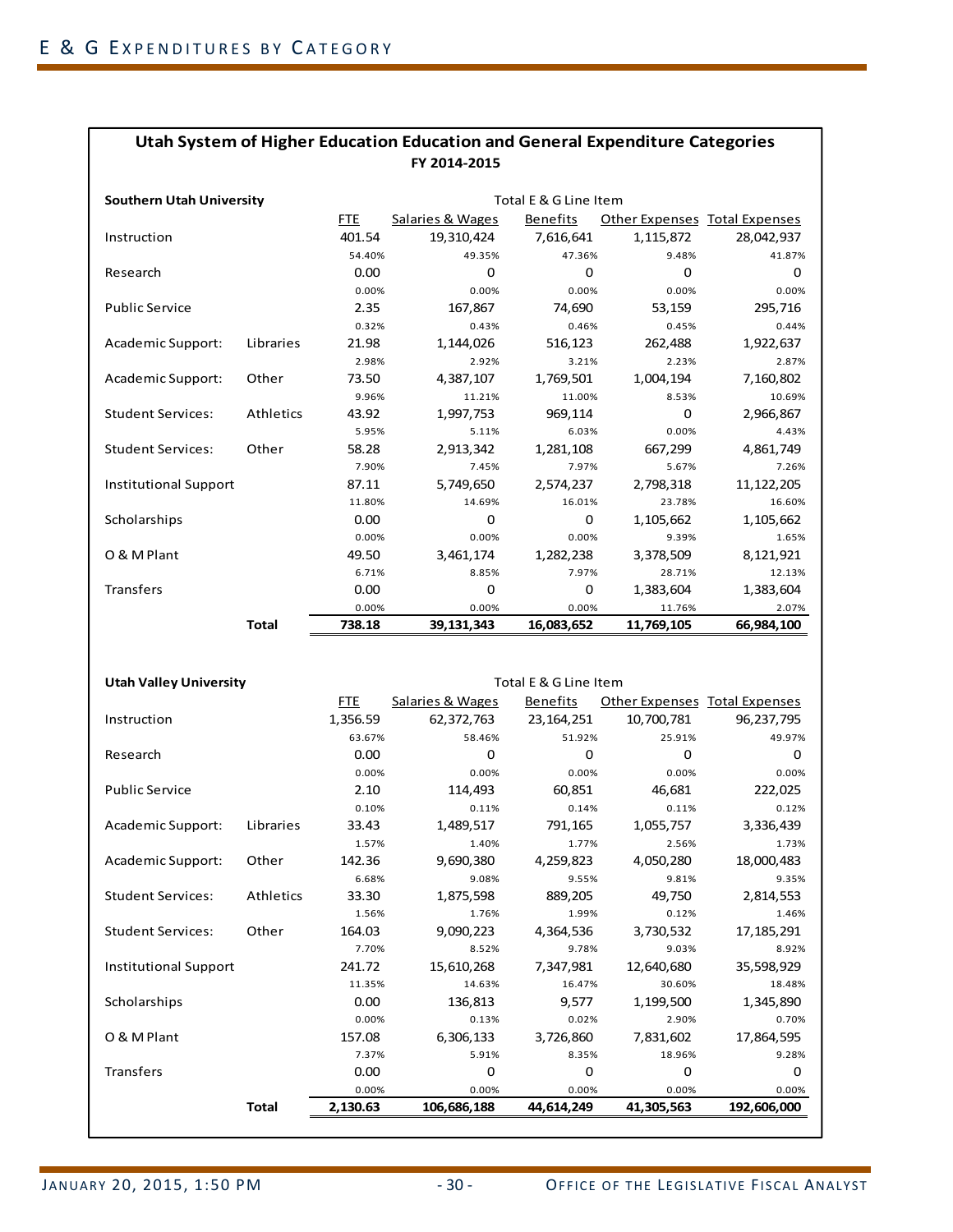| <b>Snow College</b>          |           |        |                  | Total E & G Line Item |                                      |            |
|------------------------------|-----------|--------|------------------|-----------------------|--------------------------------------|------------|
|                              |           | FTE.   | Salaries & Wages | <b>Benefits</b>       | <b>Other Expenses Total Expenses</b> |            |
| Instruction                  |           | 150.08 | 7,781,287        | 2,880,917             | 1,138,723                            | 11,800,927 |
|                              |           | 51.52% | 47.70%           | 45.03%                | 15.88%                               | 39.49%     |
| Research                     |           | 0.00   | $\Omega$         | $\Omega$              | $\Omega$                             | $\Omega$   |
|                              |           | 0.00%  | 0.00%            | 0.00%                 | 0.00%                                | 0.00%      |
| <b>Public Service</b>        |           | 2.00   | 121,601          | 48,008                | 50,600                               | 220,209    |
|                              |           | 0.69%  | 0.75%            | 0.75%                 | 0.71%                                | 0.74%      |
| Academic Support:            | Libraries | 5.00   | 409,359          | 108,523               | 171,100                              | 688,982    |
|                              |           | 1.72%  | 2.51%            | 1.70%                 | 2.39%                                | 2.31%      |
| Academic Support:            | Other     | 13.96  | 876,750          | 368,833               | 249,407                              | 1,494,990  |
|                              |           | 4.79%  | 5.37%            | 5.76%                 | 3.48%                                | 5.00%      |
| <b>Student Services:</b>     | Athletics | 7.89   | 457,286          | 185,693               | 265,000                              | 907,979    |
|                              |           | 2.71%  | 2.80%            | 2.90%                 | 3.69%                                | 3.04%      |
| <b>Student Services:</b>     | Other     | 29.92  | 1,731,215        | 676,529               | 326,200                              | 2,733,944  |
|                              |           | 10.27% | 10.61%           | 10.57%                | 4.55%                                | 9.15%      |
| <b>Institutional Support</b> |           | 46.43  | 3,348,001        | 1,262,713             | 2,099,578                            | 6,710,292  |
|                              |           | 15.94% | 20.52%           | 19.74%                | 29.27%                               | 22.45%     |
| Scholarships                 |           | 0.00   | 0                | 0                     | 400,000                              | 400,000    |
|                              |           | 0.00%  | 0.00%            | 0.00%                 | 5.58%                                | 1.34%      |
| O & M Plant                  |           | 36.00  | 1,588,456        | 866,921               | 2,329,000                            | 4,784,377  |
|                              |           | 12.36% | 9.74%            | 13.55%                | 32.47%                               | 16.01%     |
| <b>Transfers</b>             |           | 0.00   | $\mathbf 0$      | 0                     | 143,400                              | 143,400    |
|                              |           | 0.00%  | 0.00%            | 0.00%                 | 2.00%                                | 0.48%      |
|                              | Total     | 291.28 | 16,313,955       | 6,398,137             | 7,173,008                            | 29,885,100 |

| <b>Dixie State University</b> | Total E & G Line Item |        |                  |                 |                               |            |
|-------------------------------|-----------------------|--------|------------------|-----------------|-------------------------------|------------|
|                               |                       | FTE.   | Salaries & Wages | <b>Benefits</b> | Other Expenses Total Expenses |            |
| Instruction                   |                       | 431.13 | 16,589,875       | 5,848,115       | 290,171                       | 22,728,161 |
|                               |                       | 64.01% | 54.50%           | 47.98%          | 2.26%                         | 40.95%     |
| Research                      |                       | 0.00   | $\Omega$         | $\Omega$        | 0                             | $\Omega$   |
|                               |                       | 0.00%  | 0.00%            | 0.00%           | 0.00%                         | 0.00%      |
| <b>Public Service</b>         |                       | 8.07   | 359,616          | 202,091         | 306,054                       | 867,761    |
|                               |                       | 1.20%  | 1.18%            | 1.66%           | 2.38%                         | 1.56%      |
| Academic Support:             | Libraries             | 12.00  | 641,329          | 359,900         | 170,229                       | 1,171,458  |
|                               |                       | 1.78%  | 2.11%            | 2.95%           | 1.32%                         | 2.11%      |
| Academic Support:             | Other                 | 32.79  | 2,446,553        | 904.017         | 1,173,102                     | 4,523,672  |
|                               |                       | 4.87%  | 8.04%            | 7.42%           | 9.12%                         | 8.15%      |
| <b>Student Services:</b>      | Athletics             | 19.31  | 1,012,918        | 455,220         | 231,028                       | 1,699,166  |
|                               |                       | 2.87%  | 3.33%            | 3.73%           | 1.80%                         | 3.06%      |
| <b>Student Services:</b>      | Other                 | 51.26  | 2,430,305        | 1,185,027       | 462,817                       | 4,078,149  |
|                               |                       | 7.61%  | 7.98%            | 9.72%           | 3.60%                         | 7.35%      |
| <b>Institutional Support</b>  |                       | 75.95  | 4,936,422        | 2,196,280       | 5,458,725                     | 12,591,427 |
|                               |                       | 11.28% | 16.22%           | 18.02%          | 42.42%                        | 22.69%     |
| Scholarships                  |                       | 0.00   | $\Omega$         | $\Omega$        | $\Omega$                      | $\Omega$   |
|                               |                       | 0.00%  | 0.00%            | 0.00%           | 0.00%                         | 0.00%      |
| O & M Plant                   |                       | 43.00  | 2,023,531        | 1,037,341       | 3,359,434                     | 6,420,306  |
|                               |                       | 6.38%  | 6.65%            | 8.51%           | 26.11%                        | 11.57%     |
| <b>Transfers</b>              |                       | 0.00   | 0                | 0               | 1,415,600                     | 1,415,600  |
|                               |                       | 0.00%  | 0.00%            | 0.00%           | 11.00%                        | 2.55%      |
|                               | <b>Total</b>          | 673.51 | 30,440,549       | 12,187,991      | 12,867,160                    | 55,495,700 |
|                               |                       |        |                  |                 |                               |            |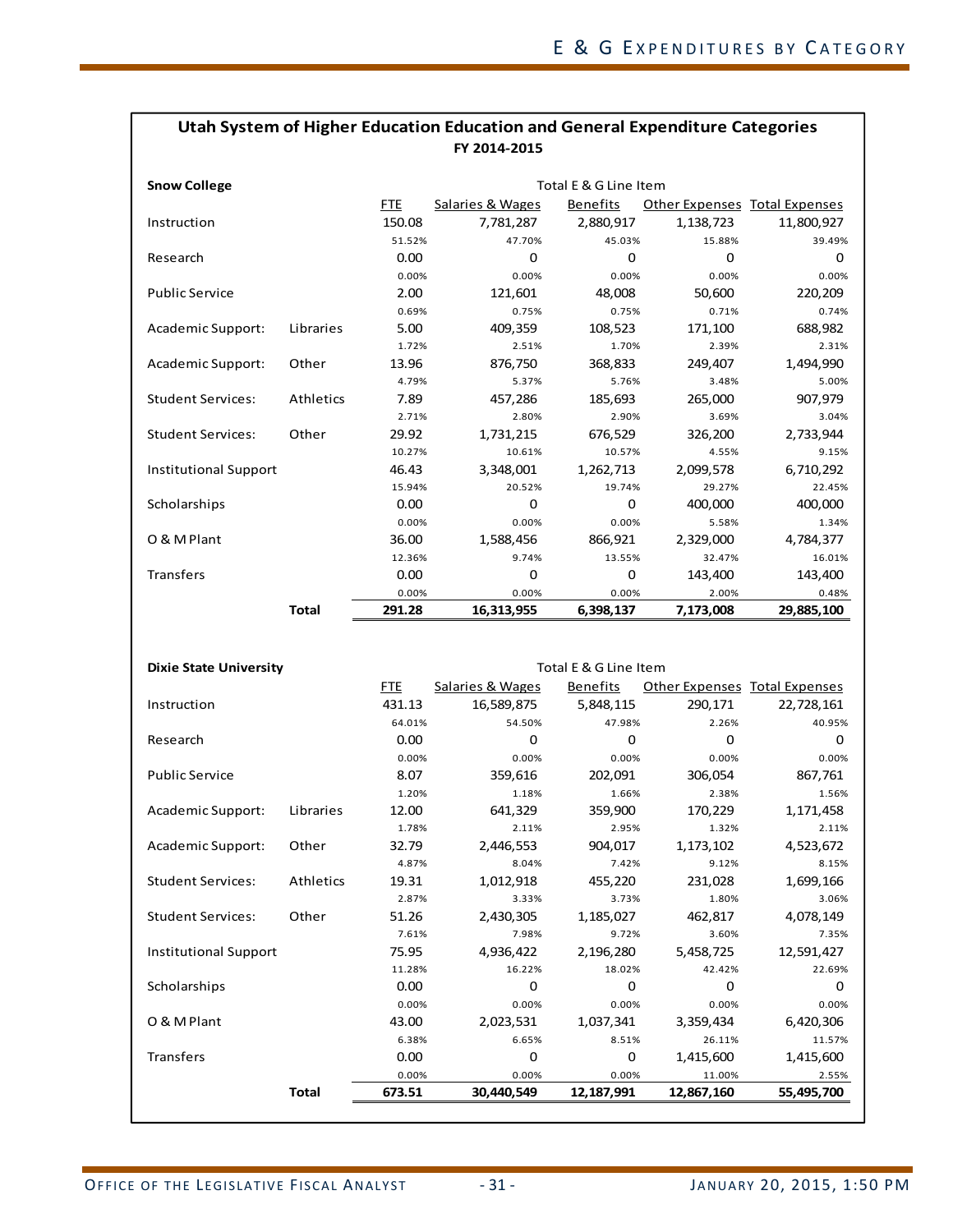| <b>Salt Lake Community College</b> |              |            | Total E & G Line Item |                 |                               |             |  |
|------------------------------------|--------------|------------|-----------------------|-----------------|-------------------------------|-------------|--|
|                                    |              | <b>FTE</b> | Salaries & Wages      | <b>Benefits</b> | Other Expenses Total Expenses |             |  |
| Instruction                        |              | 1,061.73   | 43, 139, 737          | 14,834,901      | 8,993,829                     | 66,968,467  |  |
|                                    |              | 65.24%     | 56.59%                | 48.07%          | 27.27%                        | 47.81%      |  |
| Research                           |              | 0.00       | 0                     | 0               | $\Omega$                      | 0           |  |
|                                    |              | 0.00%      | 0.00%                 | 0.00%           | 0.00%                         | 0.00%       |  |
| <b>Public Service</b>              |              | 1.50       | 106,499               | 43,693          | 5,677                         | 155,869     |  |
|                                    |              | 0.09%      | 0.14%                 | 0.14%           | 0.02%                         | 0.11%       |  |
| Academic Support:                  | Libraries    | 14.00      | 946,841               | 354,673         | 515,793                       | 1,817,307   |  |
|                                    |              | 0.86%      | 1.24%                 | 1.15%           | 1.56%                         | 1.30%       |  |
| Academic Support:                  | Other        | 64.16      | 4,487,342             | 1,948,354       | 2,059,580                     | 8,495,276   |  |
|                                    |              | 3.94%      | 5.89%                 | 6.31%           | 6.24%                         | 6.07%       |  |
| <b>Student Services:</b>           | Athletics    | 1.34       | 57,068                | 29,315          | 972                           | 87,355      |  |
|                                    |              | 0.08%      | 0.07%                 | 0.09%           | 0.00%                         | 0.06%       |  |
| <b>Student Services:</b>           | Other        | 135.22     | 7,828,391             | 3,579,618       | 1,389,957                     | 12,797,966  |  |
|                                    |              | 8.31%      | 10.27%                | 11.60%          | 4.21%                         | 9.14%       |  |
| <b>Institutional Support</b>       |              | 197.98     | 12,252,701            | 6,006,375       | 9,822,958                     | 28,082,034  |  |
|                                    |              | 12.17%     | 16.07%                | 19.46%          | 29.78%                        | 20.05%      |  |
| Scholarships                       |              | 0.00       | 0                     | $\mathbf 0$     | 614,600                       | 614,600     |  |
|                                    |              | 0.00%      | 0.00%                 | 0.00%           | 1.86%                         | 0.44%       |  |
| O & M Plant                        |              | 151.41     | 7,410,835             | 4,061,561       | 9,576,730                     | 21,049,126  |  |
|                                    |              | 9.30%      | 9.72%                 | 13.16%          | 29.04%                        | 15.03%      |  |
| <b>Transfers</b>                   |              | 0.00       | 0                     | 0               | 0                             | 0           |  |
|                                    |              | 0.00%      | 0.00%                 | 0.00%           | 0.00%                         | 0.00%       |  |
|                                    | <b>Total</b> | 1,627.34   | 76,229,414            | 30,858,490      | 32,980,096                    | 140,068,000 |  |

| Utah System of Higher Education |              | Total E & G Line Item |                  |             |                                      |               |
|---------------------------------|--------------|-----------------------|------------------|-------------|--------------------------------------|---------------|
|                                 |              | FTE                   | Salaries & Wages | Benefits    | <b>Other Expenses Total Expenses</b> |               |
| Instruction                     |              | 7,520.22              | 408,818,525      | 148,916,794 | 55,322,593                           | 613,057,912   |
|                                 |              | 59.28%                | 54.61%           | 51.90%      | 20.73%                               | 47.07%        |
| Research                        |              | 176.17                | 47,087,143       | 15,096,810  | 4,875,154                            | 67,059,107    |
|                                 |              | 1.39%                 | 6.29%            | 5.26%       | 1.83%                                | 5.15%         |
| <b>Public Service</b>           |              | 55.54                 | 7,551,944        | 2,916,502   | 1,083,872                            | 11,552,318    |
|                                 |              | 0.44%                 | 1.01%            | 1.02%       | 0.41%                                | 0.89%         |
| Academic Support:               | Libraries    | 451.54                | 23,388,685       | 8,617,022   | 12,976,387                           | 44,982,094    |
|                                 |              | 3.56%                 | 3.12%            | 3.00%       | 4.86%                                | 3.45%         |
| Academic Support:               | Other        | 831.38                | 52,620,947       | 21,305,327  | 15,432,228                           | 89,358,502    |
|                                 |              | 6.55%                 | 7.03%            | 7.43%       | 5.78%                                | 6.86%         |
| <b>Student Services:</b>        | Athletics    | 196.80                | 10,929,532       | 5,993,085   | 1,314,537                            | 18,237,154    |
|                                 |              | 1.55%                 | 1.46%            | 2.09%       | 0.49%                                | 1.40%         |
| <b>Student Services:</b>        | Other        | 844.73                | 48,640,306       | 20,033,107  | 11,899,671                           | 80,573,083    |
|                                 |              | 6.66%                 | 6.50%            | 6.98%       | 4.46%                                | 6.19%         |
| <b>Institutional Support</b>    |              | 1,546.32              | 103,614,008      | 40,524,152  | 71,687,218                           | 215,825,378   |
|                                 |              | 12.19%                | 13.84%           | 14.12%      | 26.86%                               | 16.57%        |
| Scholarships                    |              | 0.57                  | 154,413          | 16,177      | 6,915,661                            | 7,086,251     |
|                                 |              | 0.00%                 | 0.02%            | 0.01%       | 2.59%                                | 0.54%         |
| O & M Plant                     |              | 1,061.65              | 45,822,084       | 23,492,720  | 82,402,606                           | 151,717,409   |
|                                 |              | 8.37%                 | 6.12%            | 8.19%       | 30.88%                               | 11.65%        |
| <b>Transfers</b>                |              | 0.00                  | $\Omega$         | 0           | 2,942,604                            | 2,942,604     |
|                                 |              | 0.00%                 | 0.00%            | 0.00%       | 1.10%                                | 0.23%         |
|                                 | <b>Total</b> | 12,684.91             | 748,627,586      | 286,911,695 | 266,852,531                          | 1,302,391,812 |
|                                 |              |                       |                  |             |                                      |               |